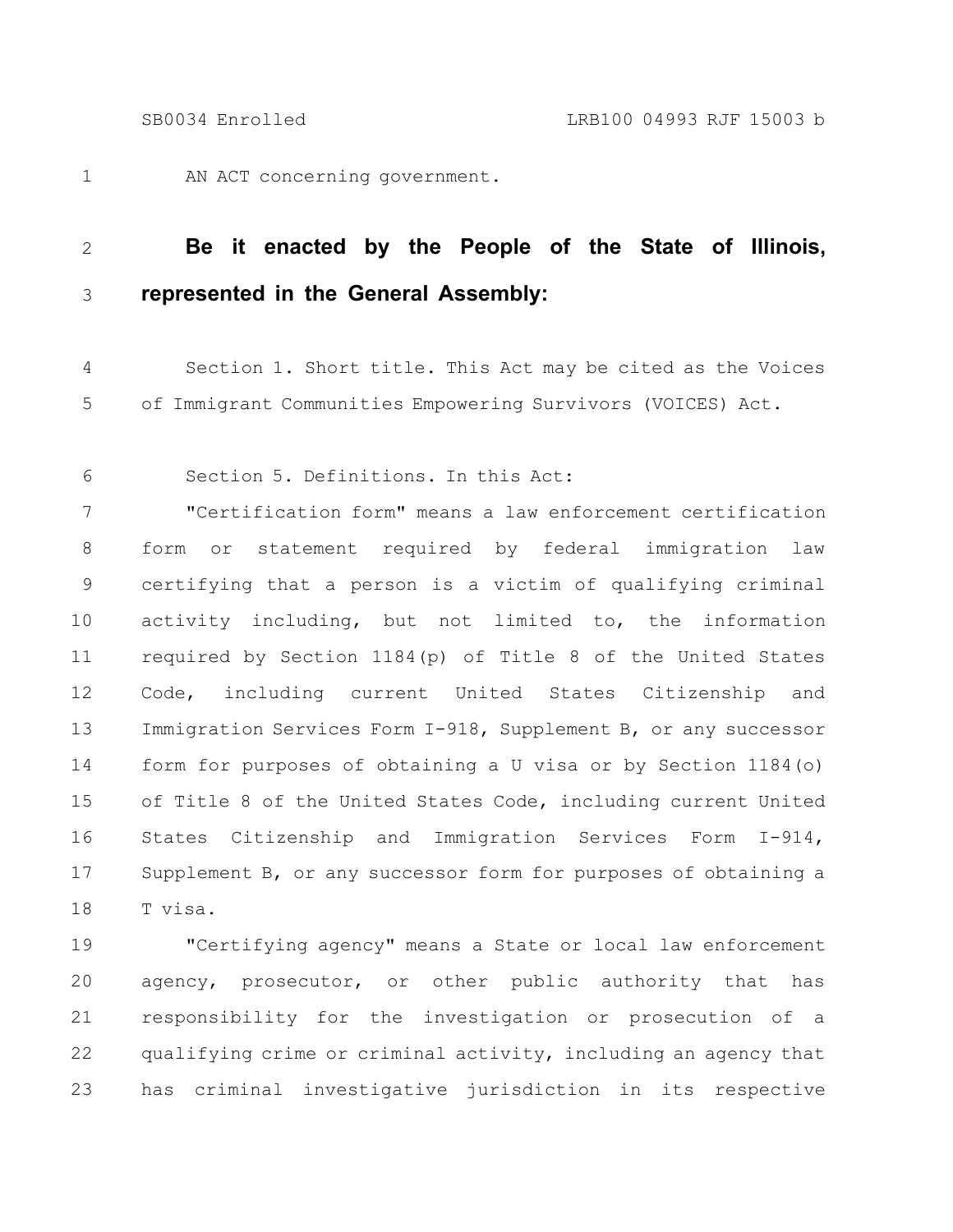SB0034 Enrolled - 2 - LRB100 04993 RJF 15003 b

areas of expertise, but not including any State court. 1

"Qualifying criminal activity" means any activity, regardless of the stage of detection, investigation, or prosecution, designated in Section 1101(a)(15)(U)(iii) of Title 8 of the United States Code, any implementing federal regulations, supplementary information, guidance, and instructions. 2 3 4 5 6 7

"Victim of qualifying criminal activity" means a person described in Section 1101(a)(15)(U)(i)(I) of Title 8 of the United States Code, in the definition of "victim of a severe form of trafficking" in Section 7102(14) of Title 22 of the United States Code, or in any implementing federal regulations, supplementary information, guidance, and instructions. 8 9 10 11 12 13

Section 10. Certifications for victims of qualifying criminal activity. 14 15

(a) The head of each certifying agency shall designate an official or officials in supervisory roles, either within the agency or, by agreement with another agency with concurrent jurisdiction over the geographic area or subject matter covered by that agency, within that other agency. Designated officials may not be members of a collective bargaining unit represented by a labor organization, unless the official is an attorney or is employed in an agency in which all supervisory officials are members of a collective bargaining unit. Certifying officials shall: 16 17 18 19 20 21 22 23 24 25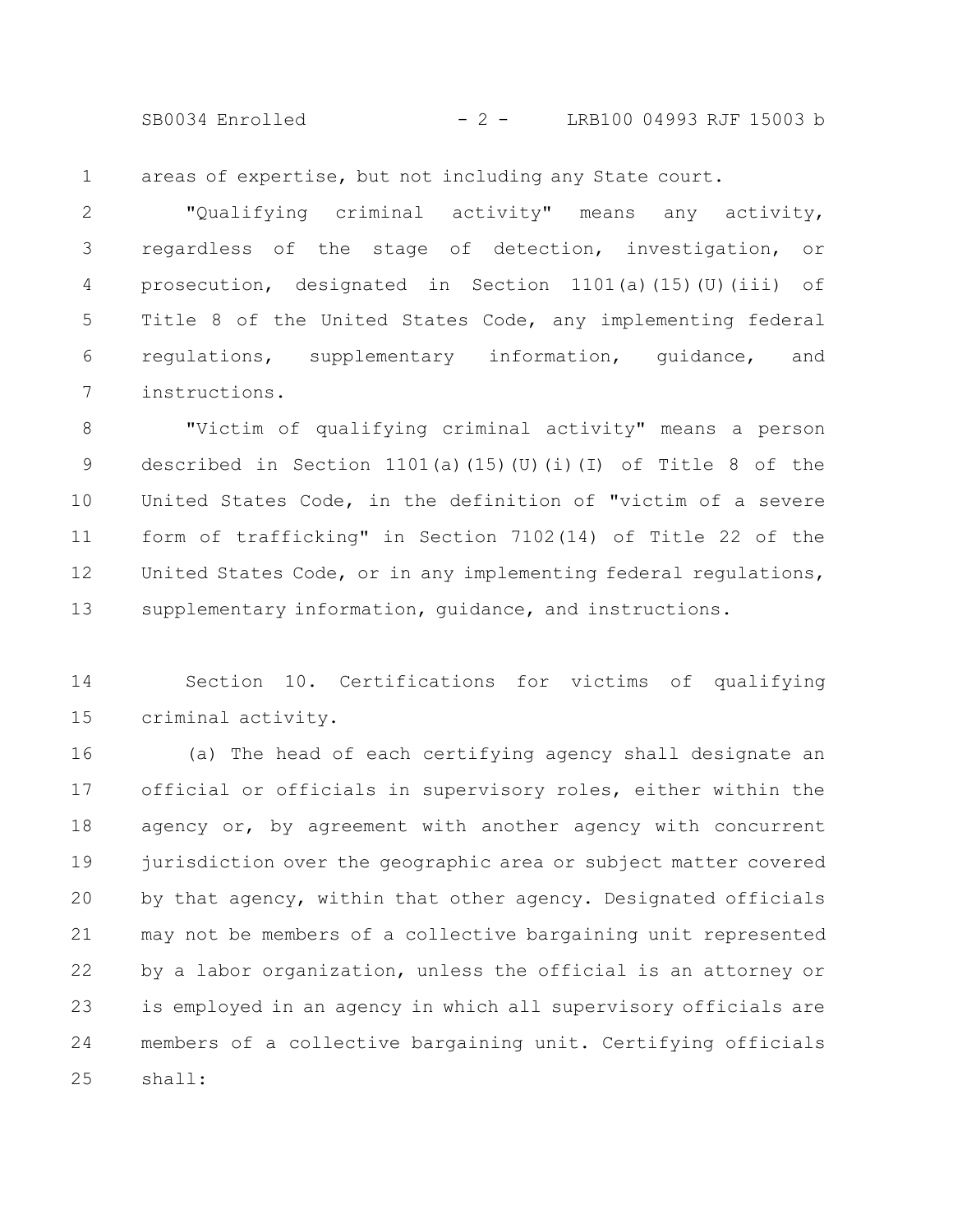(1) respond to requests for completion of certification forms received by the agency, as required by this Section; and 1 2 3

- (2) make information regarding the agency's procedures for certification requests publicly available for victims of qualifying criminal activity and their representatives. 4 5 6
- (b) Any person seeking completion of a certification form shall first submit a request for completion of the certification form to the certifying official for any certifying agency that detected, investigated, or prosecuted the criminal activity upon which the request is based. 7 8 9 10 11
- (c) A request for completion of a certification form under this Section may be submitted by a representative of the person seeking the certification form, including, but not limited to, an attorney, accredited representative, or domestic violence or sexual assault services provider. 12 13 14 15 16

(d) Upon receiving a request for completion of a certification form, a certifying official shall complete the certification form for any victim of qualifying criminal activity. If the certifying official cannot determine that the applicant is a victim of qualifying criminal activity, the certifying official may provide written notice to the person or the person's representative explaining why the available evidence does not support a finding that the person is a victim of qualifying criminal activity. The certifying official shall complete the certification form and provide it to the person 17 18 19 20 21 22 23 24 25 26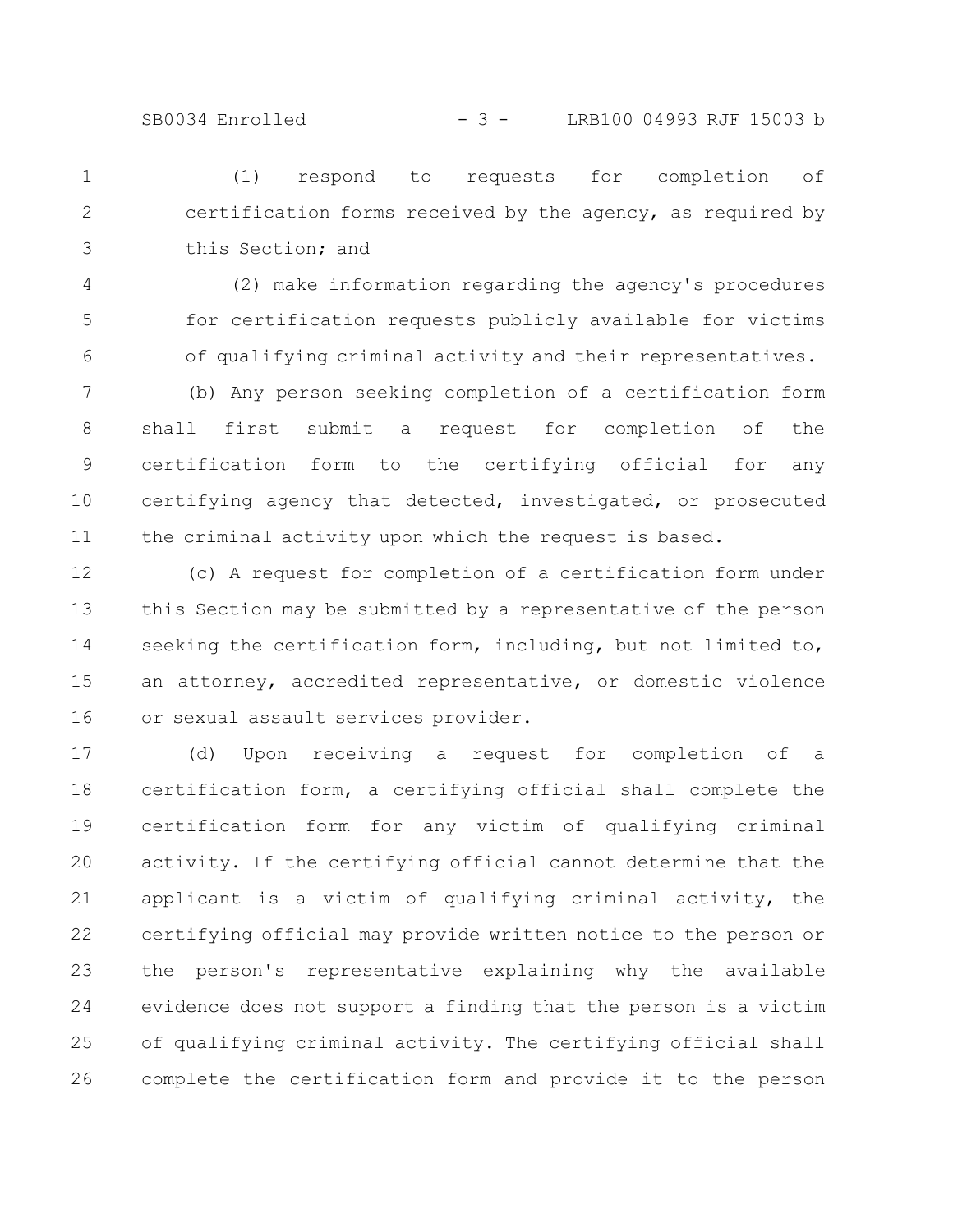SB0034 Enrolled - 4 - LRB100 04993 RJF 15003 b

within 90 business days of receiving the request, except: 1

(1) if the person making the request for completion of the certification form is in federal immigration removal proceedings or detained, the certifying official shall complete and provide the certification form to the person no later than 21 business days after the request is received by the certifying agency; 2 3 4 5 6 7

(2) if the children, parents, or siblings of the person making the request for completion of the certification form would become ineligible for benefits under Sections 1184(p) and 1184(o) of Title 8 of the United States Code by virtue of the person's children having reached the age of 21 years, the person having reached the age of 21 years, or the person's sibling having reached the age of 18 years within 90 business days from the date that the certifying official receives the certification request, the certifying official shall complete and provide the certification form to the person no later than 21 business days after the request is received by the certifying agency; 8 9 10 11 12 13 14 15 16 17 18 19 20

(3) if the person's children, parents, or siblings under paragraph (2) of this subsection (d) would become ineligible for benefits under Sections 1184(p) and 1184(o) of Title 8 of the United States Code in less than 21 business days of receipt of the certification request, the certifying official shall complete and provide a 21 22 23 24 25 26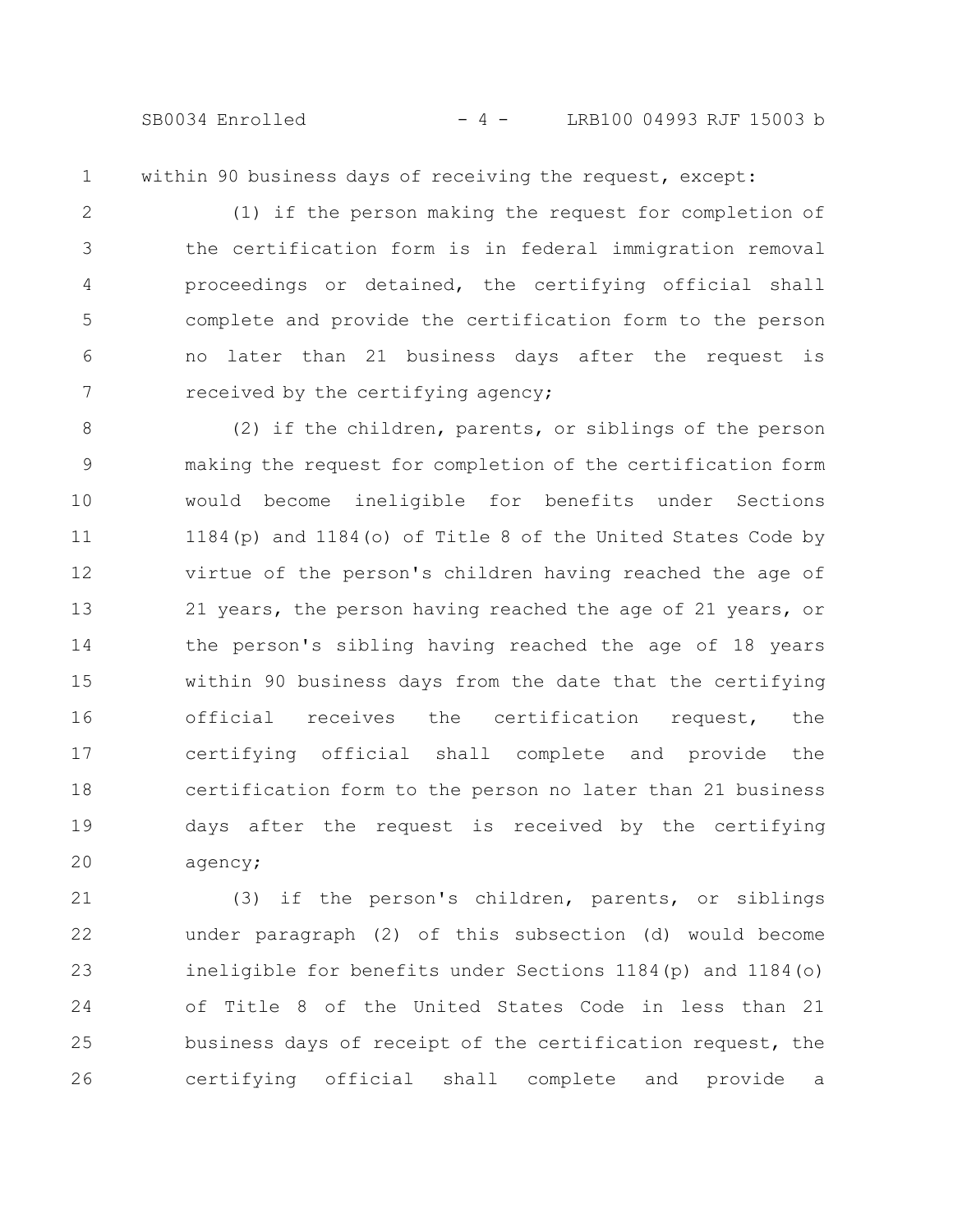SB0034 Enrolled - 5 - LRB100 04993 RJF 15003 b

1

certification form to the person within 5 business days; or

(4) a certifying official may extend the time period by which it must complete and provide the certification form to the person as required under this subsection (d) only upon written agreement with the person or person's representative. 2 3 4 5 6

Requests for expedited completion of a certification form under paragraphs  $(1)$ ,  $(2)$ , and  $(3)$  of this subsection  $(d)$  shall be affirmatively raised by the person or that person's representative in writing to the certifying agency and shall establish that the person is eligible for expedited review. 7 8 9 10 11

(e) A certifying official who issued an initial certification form shall complete and reissue a certification form within 90 business days of receiving a request from a victim to reissue. If the victim seeking recertification has a deadline to respond to a request for evidence from United States Citizenship and Immigration Services, the certifying official shall complete and issue the form no later than 21 business days after the request is received by the certifying official. Requests for expedited recertification shall be affirmatively raised by the victim or victim's representative in writing and shall establish that the victim is eligible for expedited review. A certifying official may extend the deadline by which he or she will complete and reissue the certification form only upon written agreement with the victim or victim's representative. 12 13 14 15 16 17 18 19 20 21 22 23 24 25 26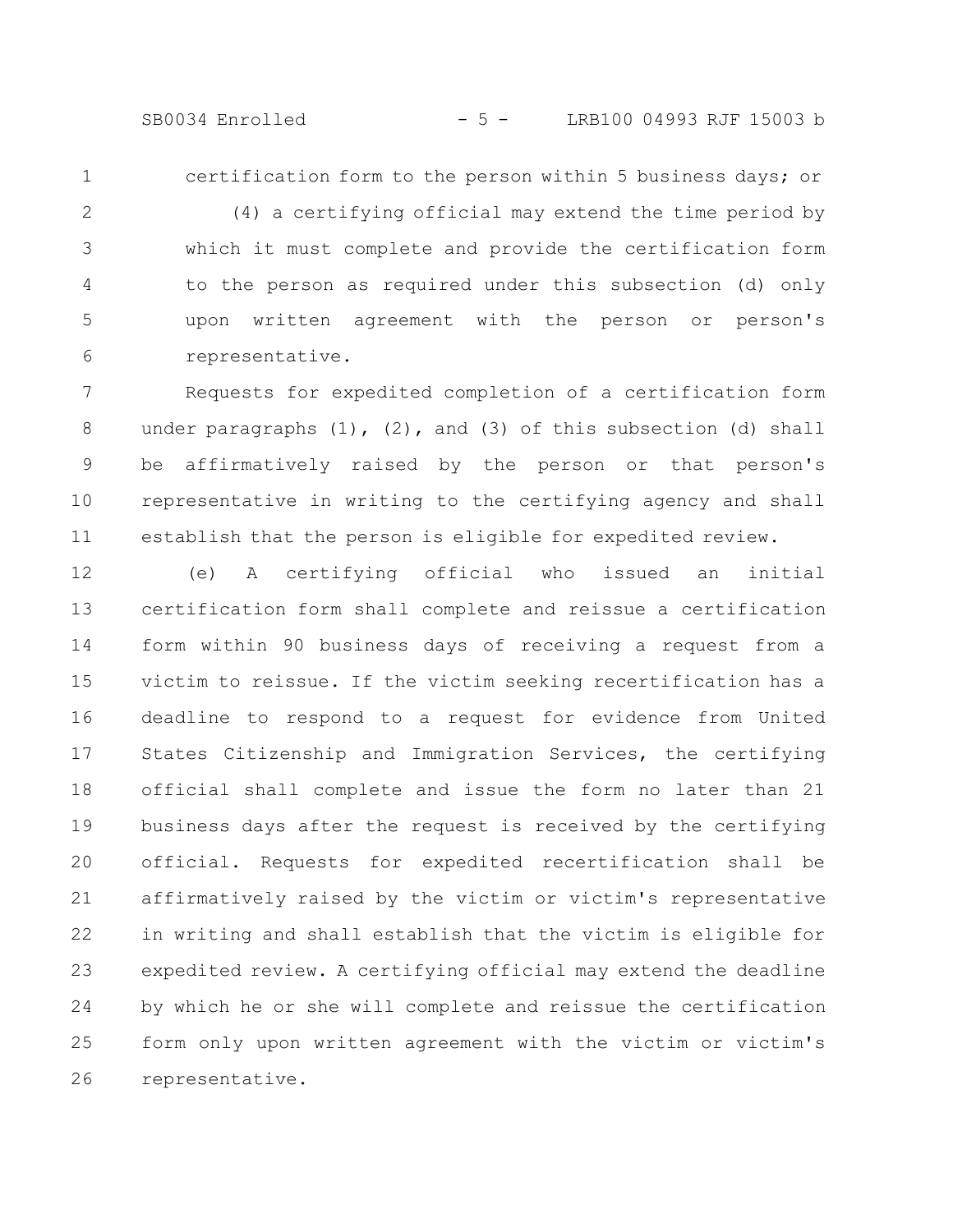SB0034 Enrolled - 6 - LRB100 04993 RJF 15003 b

(f) Notwithstanding any other provision of this Section, a certifying official's completion of a certification form shall not be considered sufficient evidence that an applicant for a U or T visa has met all eligibility requirements for that visa and completion of a certification form by a certifying official shall not be construed to guarantee that the victim will receive federal immigration relief. It is the exclusive responsibility of federal immigration officials to determine whether a person is eligible for a U or T visa. Completion of a certification form by a certifying official merely verifies factual information relevant to the federal immigration benefit sought, including information relevant for federal immigration officials to determine eligibility for a U or T visa. By completing a certification form, the certifying official attests that the information is true and correct to the best of the certifying official's knowledge. No provision in this Act limits the manner in which a certifying officer or certifying agency may describe whether the person has cooperated or been helpful to the agency or provide any additional information the certifying officer or certifying agency believes might be relevant to a federal immigration officer's adjudication of a U or T visa application. If, after completion of a certification form, the certifying official later determines the person was not the victim of qualifying criminal activity or the victim unreasonably refuses to assist in the investigation or prosecution of the qualifying criminal 1 2 3 4 5 6 7 8 9 10 11 12 13 14 15 16 17 18 19 20 21 22 23 24 25 26